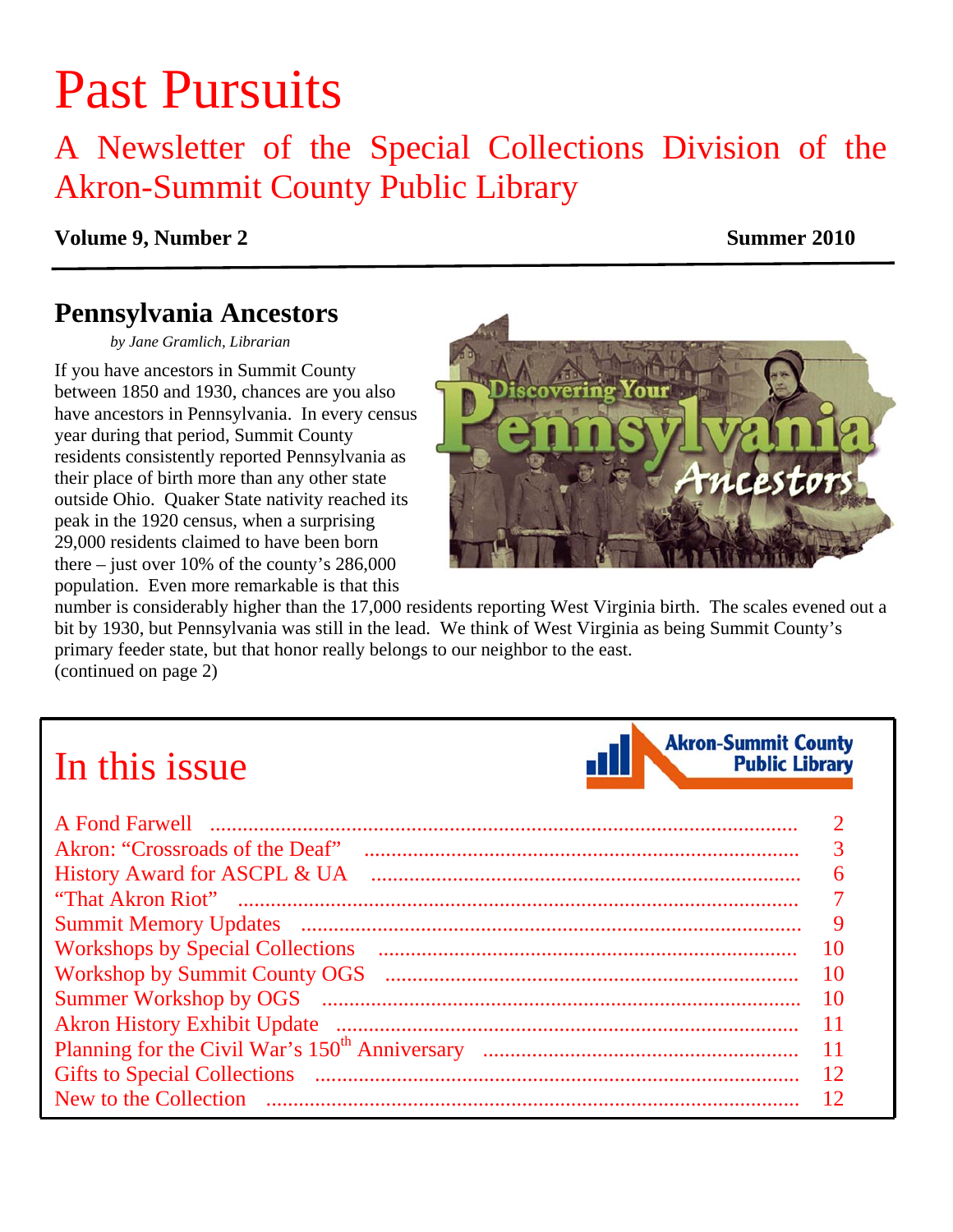### <span id="page-1-0"></span>**A Fond Farewell**

 *by Judy James, Division Manager* 

When the library's administrative team began to plan for a new Main Library, an important decision was made to create a new department devoted solely to local history and genealogy. Our forward thinking administrators



recognized the growing popularity of genealogy, as well as an increased demand for information about our community's history.

Led by Main Library General Manager Rick Ewing, whose vision it was to create this new department, planning began for what would become the Special Collections Division at Main Library. For nearly a year, Rick met weekly with a small team of librarians to plan every detail for Special Collections. When the building was being designed, it was Rick who worked closely with the architects to ensure that this department would be functional and practical and would provide the optimum environment for our local historical collections. In October 2004, we moved into our beautiful new building. Since then, Rick supported us and encouraged all our efforts to become one of the area's most relevant and vibrant destinations for genealogists and local history researchers.

After 25 years of service at ASCPL, Rick made a decision to return to his roots in Cape May, New Jersey, his hometown. Rick's roots are deep in Cape May. The Ewing family was among the earliest to settle in Cape May County, and many of his family members, including his mother and siblings, still live there. Rick will assist with managing the family business, the Jersey Cape Motel, which we understand is one of Cape May's best-kept lodging secrets. While we will miss Rick, we wish him and his wife Terry the very best in their new adventure. Thank you, Rick for your vision, support and friendship.

### **Pennsylvania Ancestors (cont.)**

Pennsylvania genealogy can lead toward many paths. The state's rich history includes a blend of cultures and religious traditions that was unique in the seventeenth and eighteenth centuries. It was founded in 1682 by William Penn, an English Quaker whose ties to the aristocracy led to a 45,000 acre land grant by King Charles II. Penn's ideology of peaceful diversity, a distinct political structure, and a location in the mid-Atlantic region ensured that, demographically, Pennsylvania resembled neither Puritan New England nor the Anglican South. There's a reason its largest city was named Philadelphia, "the city of brotherly love." The colony quickly became a haven for dispossessed Europeans seeking religious freedom. Quakers formed a large contingent, and Scotch-Irish Presbyterians settled in sizable numbers. But a heavy concentration of German groups, including Lutherans, Moravians, Amish and Mennonites, flocked to Pennsylvania. In fact, people of German descent formed its largest nationality by 1790. Smaller ethnic and religious communities such as Irish Catholics, Jews, and French Huguenots were also likely to find greater tolerance among their Pennsylvania neighbors than anywhere else.

Along with the other northeastern states, Pennsylvania's primary livelihood was agriculture well into the nineteenth century. However, it began an early transition to business and industry. By 1900, Pennsylvania had become an industrial and manufacturing powerhouse built of iron and steel, fueled by coal, and transported by railroads. Adding to the melting-pot population were immigrants from Italy and Eastern Europe, who found work in cities such as Bethlehem, Allentown, and Pittsburgh. They also migrated to the small towns and rural areas in the mining regions of the state. Some of these restless wanderers didn't stop migrating. Throughout the  $19<sup>th</sup>$  and early  $20<sup>th</sup>$  centuries, many Pennsylvanians found themselves in Ohio, either permanently or on their way farther west. With statehood in 1803, Ohio was a logical next step for the early frontier settlers of central and western Pennsylvania, a trend that continued for several

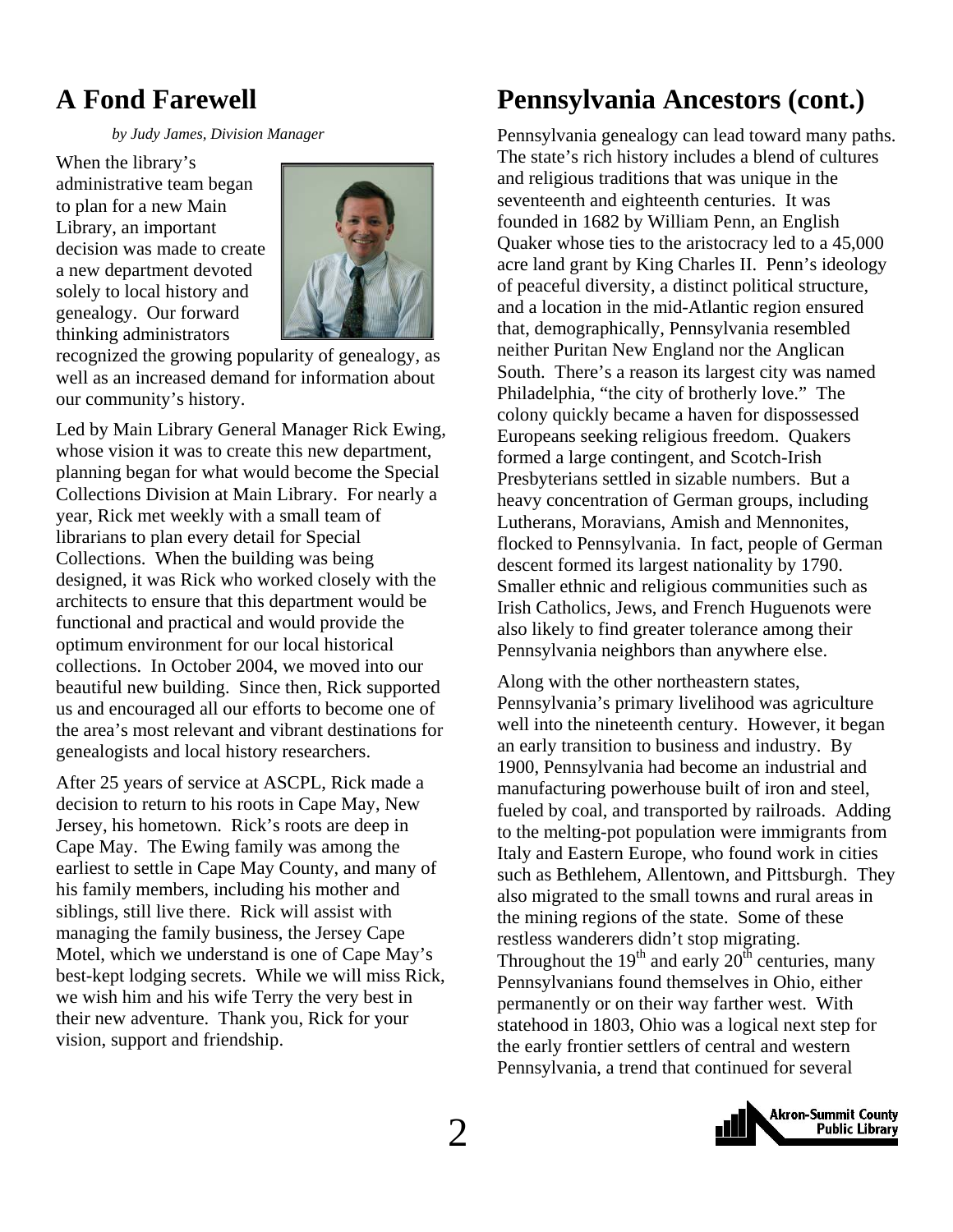<span id="page-2-0"></span>decades as farmers looked for new land. Later, factory workers moving onward could consider Cleveland, Youngstown or Akron for their next job. The result was Pennsylvania's significant contribution to Ohio's genealogy.

Special Collections carries a large assortment of Pennsylvania resources. Records and guides for state research, and for most of its 67 counties, can be found on our shelves. We carry a current subscription to *Keyhole*, the newsletter of the Genealogical Society of Southwestern Pennsylvania, and *Pennsylvania Mennonite Heritage*, as well as back issues of many other periodicals. The *Pennsylvania Archives*, a series of published official colonial and state records, can be a genealogical treasure trove for many researchers. We have the print series, and it can also be accessed online through the Library's subscription to the Footnote database. Be sure to check out Web sites devoted to Pennsylvania research including Pennsylvania GenWeb at

http://www.pagenweb.org/ and Cyndi's List for Pennsylvania at http://www.cyndislist.com/pa.htm. Also, don't forget to investigate the many local genealogy societies, libraries and archives in your area of research, and state organizations such as the Pennsylvania State Archives and the State Library of Pennsylvania, both in Harrisburg.

To help you learn more about Pennsylvania genealogy, Special Collections invites you to a free, all-day seminar, *Discovering Your Pennsylvania Ancestors*, on Saturday, August 14 from 9:30 am to 4:30 pm. Speakers are John Humphrey, CG, a Pennsylvania native and the former director of the National Genealogical Society Learning Center, and Elissa Scalise Powell, CG, a Professional Genealogy Course Coordinator at Samford University and a past president of the Western Pennsylvania Genealogical Society. Topics covered include migration patterns, courthouse records and church registers. For more information on the day's events, please see

http://www.akronlibrary.org/f/SC-3197-e.pdf. To sign up, contact the Special Collections Division, 330.643.9030 or speccollections@akronlibrary.org.

### **Akron: "Crossroads of the Deaf"**

#### *by Cheri Goldner, Librarian*

Many know Akron as the "Rubber City," site of the All-American Soap Box Derby and hometown of NBA MVP LeBron James, but historians and members of the nation's deaf community also know it as the "Crossroads of the Deaf." Like so many others who migrated to Akron, the deaf came to Akron seeking jobs in the rubber factories, particularly during World Wars I and II.

Local rubber manufacturers employed deaf workers even before World War I. In his research on Akron's "Silent Colony," labor historian Robert Buchanan notes that Diamond Rubber Company was likely the first to hire deaf employees, but after a dispute with management, those employees were fired. Firestone hired mute Harvey Ware in 1910, and Goodyear followed suit in 1911 with the hiring of Park Myers. Impressed by Myers' work and encouraged by the Ohio State Labor Bureau, Goodyear hired more deaf workers prior to World War I.



*This article appeared in the October 29, 1918 issue of the Akron Beacon Journal.* 

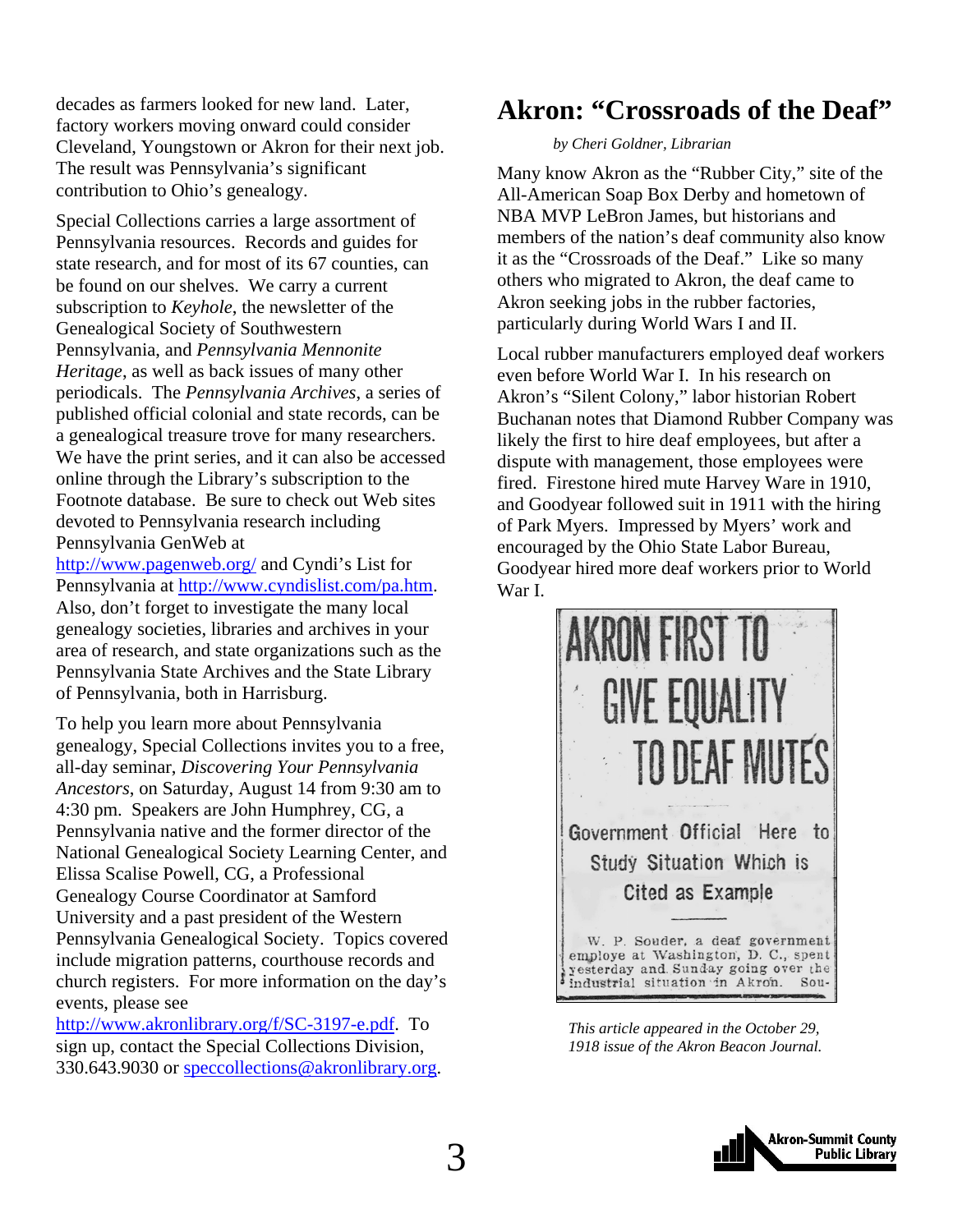During the war, Firestone and Goodyear, with the full support of Harvey Firestone and Charles Seiberling, began targeted recruitment of the deaf. Recruiters like Firestone's Benjamin Schowe, Sr. and Goodyear chemist Kreigh B. Ayers, both deaf themselves, targeted men in their 20s and 30s who had attended residential schools for the deaf, like Gallaudet College (now Gallaudet University) in Washington D.C. Most deaf recruits, like their hearing counterparts in the rubber factories, were employed in semiskilled piecework. Some, like Schowe and Ayers, worked in technical and professional positions. Between 1916 and 1918, it is estimated that 1,000 deaf men and women had gotten jobs and built a community in Akron.



*Cover of the May 11, 1918 issue of the Wingfoot Clan from www.SummitMemory.org.* 

The wartime hiring boom had reached its peak, however, and in 1920 the *Silent Worker*, a national newspaper for the deaf published by the New Jersey School for the Deaf from 1888 until June 1929, advised its readers to "keep away from Akron." But with the coming of the Second World War, came a second large-scale recruitment of deaf workers. In *Wheels of Fortune*, writers Steve Love and David Giffels estimate that by 1943, Firestone had approximately 300 deaf workers, Goodyear had about 135, and Goodyear Aircraft had more than

500. Despite those high numbers, the rubber factories weren't the only places hiring deaf employees. Other businesses that were known to be deaf-friendly were the Akron post office and printers, including the Akron Beacon Journal. Because of the nature of recruitment efforts, the migration of the deaf to Akron was not regional, as it was for those who came from Appalachia or the southeast. Instead, the deaf migrated from all over the nation to Akron, as one quickly notices when reading articles about the deaf community in the *Akron Beacon Journal* or *Wingfoot Clan*. (A search for the term "deaf" at www.SummitMemory.org returns almost 100 results in the *Wingfoot Clan* Akron and Aircraft Editions.) When the *Beacon*  reported on the formation of the Akron Club of the Deaf in its June 25, 1943 issue, it noted that three of the newly elected officers were from New York and the others hailed from Iowa, Kansas, Florida, Indiana, Idaho, and Minnesota.

As Akron's deaf population grew, it was only natural that its members would form more organizations like the Akron Club of the Deaf to serve the group's needs. Organizations and services formed included social clubs, sports teams and leagues, educational and religious services, a motorists' club and even a grocery co-op.

In 1915, Akron mutes formed a local division, No. 55, of the National Fraternal Deaf Society (NFSD). NFSD was established in 1901 to provide insurance to deaf members, to serve as an advocate for the deaf, and to provide community service and recreational opportunities through divisional activities.In addition to monthly meetings in Akron, Division No. 55 members met with members from groups in Canton, Cleveland and neighboring states for picnics at locations such as Geauga Lake. Akron women formed an auxiliary division of NFSD, No. 154, in 1961.

Issues of Division No. 55's newsletter, *The Division Journal*, several of which have been reproduced in Clyde D. Wilson's *Akron History of the Deaf*, include an organization directory identifying other local deaf organizations. Among these are the Akron Society for the Deaf, which was formed by 1928 for

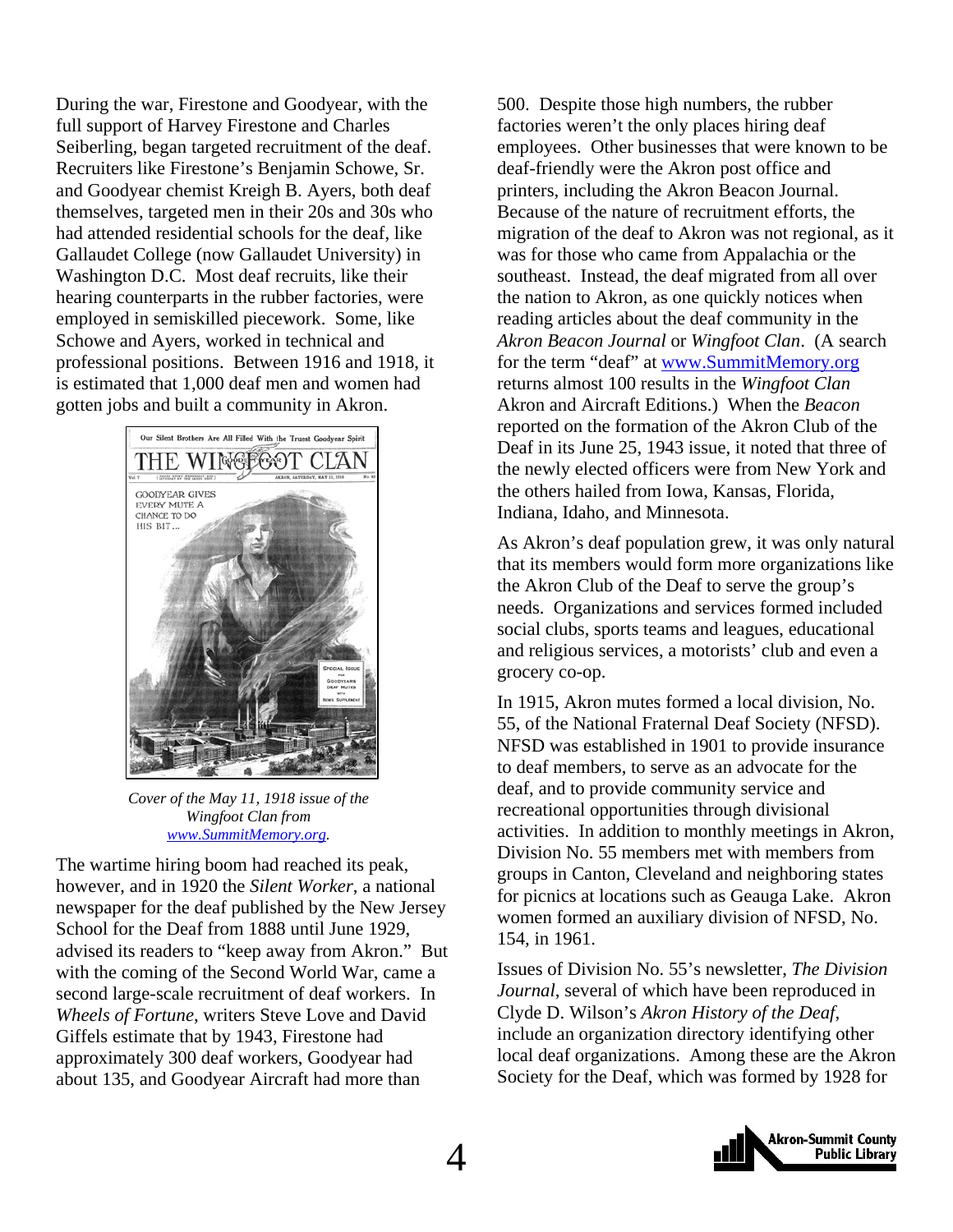the purpose of providing financial and moral support to the Ohio Home for the Aged Deaf, and the Silents Democratic Club of Summit County, which later functioned under the name of The Deaf Citizens Club, Inc.

Organized in June of 1937 and chaired by William Pfunder, The Deaf Citizens Club, Inc. was formed to promote social, educational and legislative measures contributing to the general welfare of deaf citizens of Ohio, to promote good citizenship, and to protect the interest and rights of Ohio's deaf mutes. The club held its monthly meetings at Vasa Hall, 982 Market Street. Among the activities it sponsored was the All-Ohio Silents Bowling tournament in March of 1940, for which silent bowlers from across the state traveled to Akron and stayed in the Hotel Akron and Portage Hotel. The club was in existence until at least 1966.

The Akron Club of the Deaf had more than 150 paying members within a month of its founding and held the grand opening of its facility in the Nantucket Building at 21 S. Main Street, next to the Palace Theatre, on June 26, 1943. The group leased three floors of the building, using the second for social gatherings, the third for dancing and movies, and the fourth for business meetings. To accommodate the need for the facility and rubber factory workers' schedules, the club planned to be open seven days a week, 24 hours a day. In 1949, the club moved to 144 E. Exchange Street, holding a grand opening on May 26-28, 1950. When that building became property of the University of Akron in 1964, the club purchased a lot at 1467 E. Market Street and built a new building. In 1996, they moved into their last home at 5955 Manchester Road and changed their name to the Akron Deaf Community Center. While the group no longer has its own facility and its membership has declined, members do still meet.

The athletic teams are probably the most well known of the local deaf organizations. Akronites with an interest in local history have likely heard of the Goodyear Silents football team. Retired *Akron Beacon Journal* reporter Philip J. Dietrich, with the aid of a scrapbook compiled by former player

Charles R. "Buck" Ewing, recounts the team's story in his book *The Silent Men*. The Silents went from not winning a game during their first two seasons to dominating the next seven (1917-1923), winning 60 games, losing nine and tying six and outscoring their opponents 1514 to 257. The team played its last game in 1927.

In addition to football, Goodyear's deaf employees also competed in basketball, baseball, track, swimming, bowling, boxing and wrestling. They were so active in company sports that Goodyear's athletic department gave them their own facility, the Silent Athletic Club, on E. Market Street next to the newly constructed Goodyear Hall.

The Akron Club of the Deaf sponsored the first national basketball tournament here in Akron in 1945, at which time Goodyear employee Art Kruger established the American Athletic Union of the Deaf. This organization was later renamed the American Athletic Association of the Deaf, and in 1997, the USA Deaf Sports Federation (USADSF) and now serves as an umbrella organization of 26 sports.



*The Akron Silents were a semi-professional basketball team of deaf athletes. From the General Photograph Collection on www.Summitmemory.org.* 

In addition to the social and athletic clubs, educational and religious services for Akron's deaf also sprang up. When East High School opened its doors in the fall of 1919, it included a new "deaf and dumb" school led by Gertrude Hatfield of the

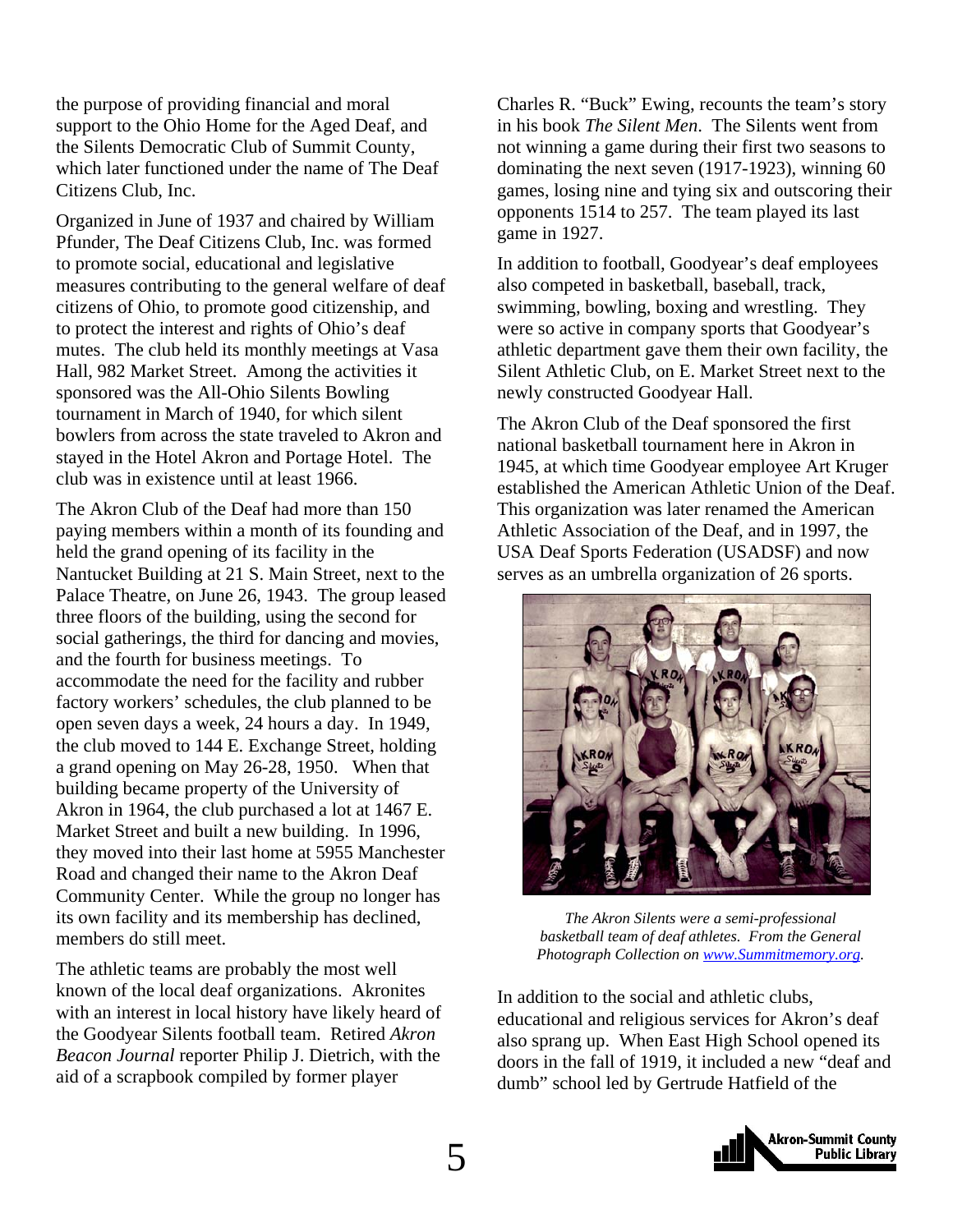<span id="page-5-0"></span>Columbus deaf and dumb institute. The Day School for the Deaf, as it was called in the 1920- 1921 Directory of Akron Public Schools, "taught lip reading, as well as elementary school subjects, by the most approved oral method" to nine deaf children.

Mina Gibson Burt, the hearing child of two deaf parents who gained a reputation as the "angel of the mute colony at Goodyear Heights," organized an interdenominational Sunday school for deaf children in November of 1916. The Silent Class of the Deaf first met in High Street Christian Church then moved to the basement of Goodyear Heights United Presbyterian Church, which housed what was called the Community Bible Class of the Deaf during World War II.

Also during World War II, Rev. John Dalton at Church of Annunciation offered a Catholic mass in sign language and started a Catholic Deaf Club. Meanwhile, Akron Baptist Temple pastor Dr. Dallas F. Billington started a deaf and hearing impaired class in 1945. The church was still serving the deaf population in December of 1978, when it offered sign language classes that were attended by nearly 100 people.

More recently, Reverend John Sederwall came to Akron specifically to serve the area's deaf population in 1970. Sederwall began by conducting services for the deaf at First Assembly of God, located at 1175 West Market Street. In 1982, he opened his own church at 745 Upson Street, naming it Calvary Church of the Deaf. In 1990, Calvary was one of just three churches for the deaf in Ohio, the others being in Toledo and Columbus. Sederwall retired in 2001, but the church stayed open several more years. The congregation has since moved back to 1175 West Market. Another deaf church, The Deaf Christian Church, was founded by seven people in January of 1990.

Akron was not unique in offering work opportunities for the deaf during wartime, but many chose Akron over other cities because of the closeknit community formed by the earliest of Akron's deaf residents, a community whose vibrancy is

obvious from the many clubs and organizations that those residents have formed here over the years.

### **History Award for ASCPL & UA**

#### *by Judy James, Division Manager*

1968 was a significant year in our country's history. This pivotal year witnessed political and campus unrest, racial tensions, and the assassination of two political leaders. More than forty years later, memories of that year still evoke distinct recollections and strong opinions from folks who witnessed those events. In the summer of 2008, Special Collections, along with a University of Akron history class, collaborated on *The Times They Are A'-Changin': Akron Remembers 1968,* a project to look back on that year through today's lens. Through oral history interviews and research, students under the guidance of Dr. Gregory Wilson and Special Collections librarian Cheri Goldner learned about this epic year and how it changed our country and our community.

Akron was not immune to the influences of that year. In July 1968, Akron experienced several days of racial unrest, primarily in the Wooster Avenue neighborhood. Students conducted interviews with several individuals who were involved at the time, including police officers, residents, and then-Mayor John Ballard. These interviews, along with research conducted by the students, were incorporated into a fascinating exhibit at the Lock 3 Akron History Exhibit which included artifacts from the Summit County Historical Society and the TV Dinner Club Museum.

We are pleased to report that this unique collaboration was awarded the 2010 Public History Award from the Ohio Academy of History at the organization's annual conference at Capital University. Thanks are due to Cheri Goldner, Dr. Wilson, his students, and all who participated in this project.

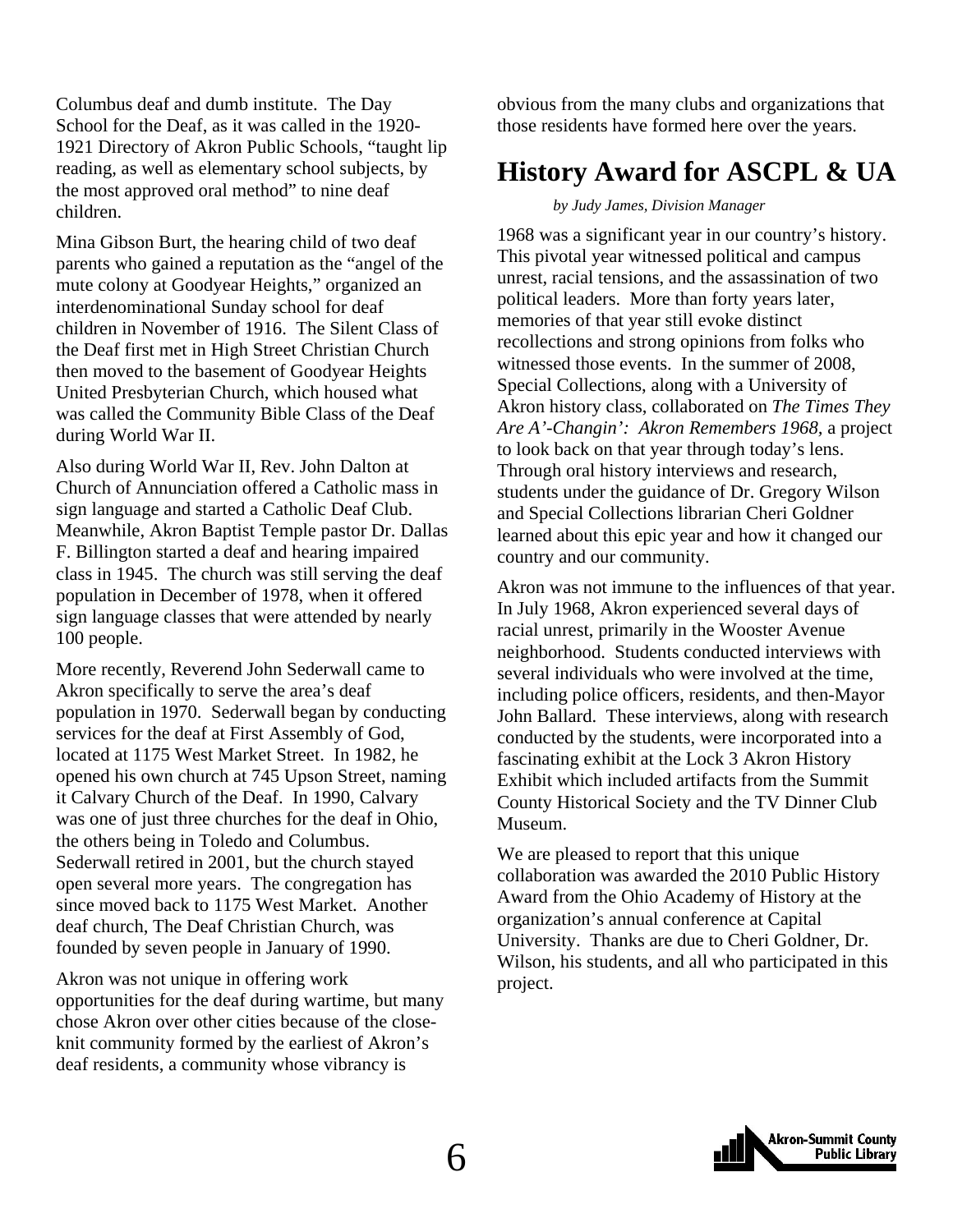### <span id="page-6-0"></span>**"That Akron Riot"**

#### *by Mary Plazo, Librarian*

Almost 110 years ago, on August 22, 1900, one of the most violent and racially motivated events in history occurred right here on the streets of Akron. The riot made headlines around the country and became known as "That Akron Riot."

The story begins with a six year old girl named Christina Maar. Monday night, August 20, little Christina was found "wandering aimlessly," crying and all alone on Merriman Road. Earlier that night, around 5 pm, she had been playing in her yard (on East Avenue) when a witness saw a man riding a horse attached to a road cart come by and "entice" her to take a ride. She was then later found at 7 pm that night on Merriman Road, "so badly frightened and her sufferings were of such an intense nature that she was not able to give a very good description of the fiend…" (*Akron Beacon Journal* August 22, 1900). Akron Police were led to believe that someone attempted to rape and assault little Christina, and they were determined to find the perpetrator.

It was discovered that night that Louis Peck, an African American, had secured a horse and carriage from Pringle's livery stable located on North Main Street. The horse and carriage had been returned around 8 pm by a different man. The police told Mr. Pringle that they were looking for a man who was riding a horse attached to a road cart. Mr. Pringle did not suspect Louis Peck at first, but then changed his story and told the police that it must be Louis Peck they were looking for.

Beacon Journal reporters interviewed witnesses in Christina Maar's neighborhood and they all seemed to believe that it was an African American that abducted the little girl. Police showed a photograph of Peck to one of the witnesses, and Peck was identified as the assailant of the little girl.

Peck was arrested after he returned from Youngstown on a passenger train Tuesday night after midnight. He was taken directly to the Summit County courthouse, and a confession was quickly

obtained. Peck pled guilty to the crime as charged and was arraigned within 20 minutes.

Sheriff Frank G. Kelly and other authorities believed it was prudent to get the prisoner out of the city as a cautionary measure in case public outrage started something unpredictable in light of the Maar incident. Around 4 pm Wednesday afternoon, Peck was taken to Cleveland, to the Cuyahoga County jail, for temporary custody. As it would turn out, Sheriff Kelly was right in his thinking because something very unpredictable and terrible did occur on that August night.

Around 6:30 Wednesday night, small groups of men and boys gathered downtown in front of the City Building. As the evening progressed, these small groups grew into a mob of approximately 700 to 800 people. Angry, in full force and fueled by alcohol from nearby saloons, the mob was out of control. The people wanted to lynch Louis Peck, and if not Louis Peck, they yelled that "any black man would do."

Police officers and Mayor W. E. Young tried to reason with the heckling crowd, and informed the people that Peck had already been taken to Cleveland, but the more Mayor Young pleaded, the more restless the mob became. Officers let committees chosen by the mob search the City Building, the City Prison, and the County Courthouse, not only once, but twice. Each search resulted in the committees confirming that Peck was indeed nowhere to be found. By this time, the mob was so agitated it insisted the buildings be taken down by force.

The mob charged toward the City Building, yelling and throwing bricks and stones at the windows. Police officers retaliated, shooting randomly from inside the building to get the mob to move back. These random shots wounded several bystanders and killed two children, 8-year-old Rhoda Davidson, who was shot while in her mother's arms, and 11 year-old Glen Wade, who was shot through the heart. These fatal circumstances momentarily dispersed the mob as ambulances arrived to pick up the wounded, but no one predicted the fury that was yet to come.

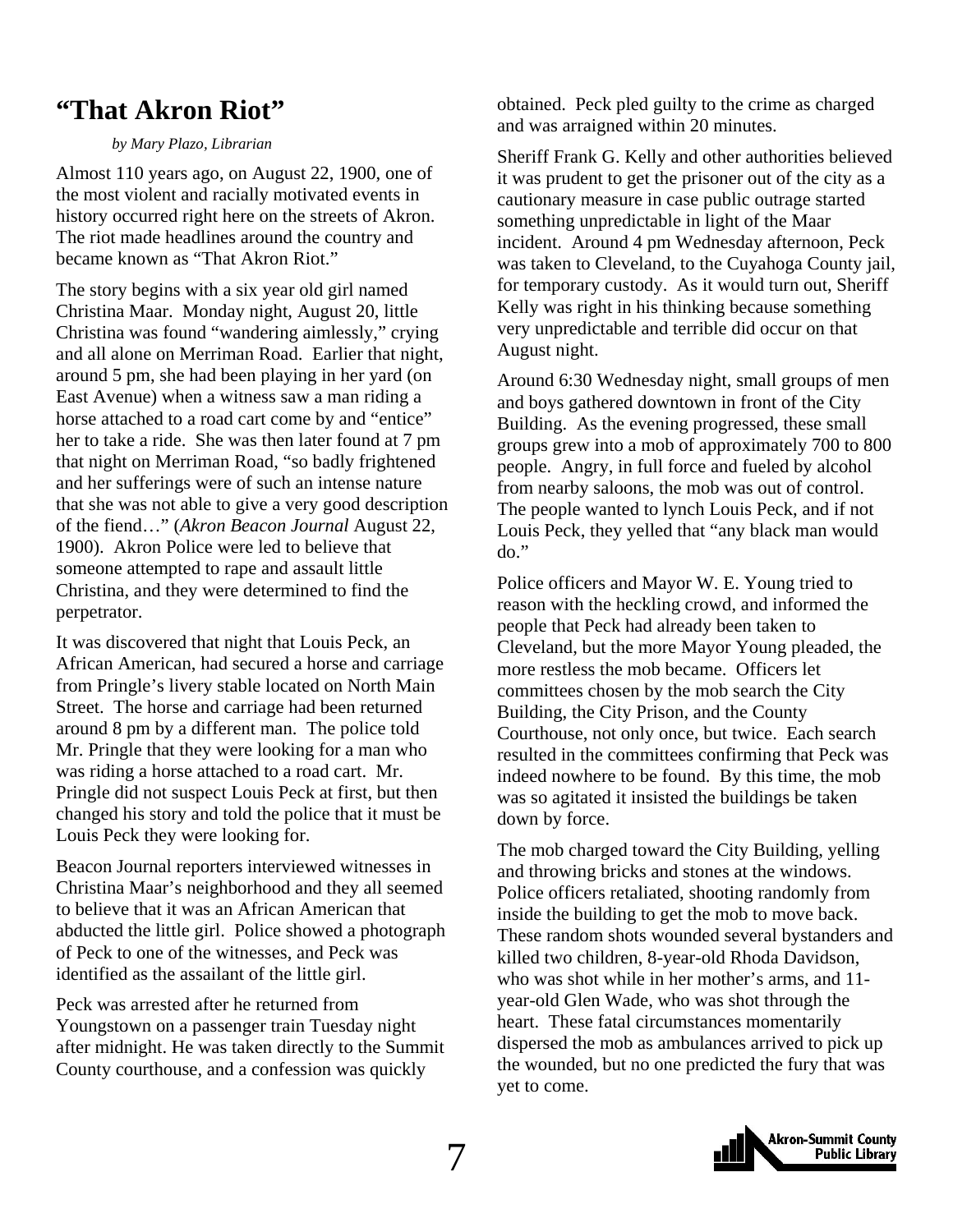While all seemed to go quiet, a fire was started in the old Columbia Hall. Men with guns came running down Main Street, lining up near the Beacon Journal office and began shooting at the City Building as fast as they could. A fire alarm was rung and as firemen rushed to the scene they faced the most unbelievable circumstances. Men from the mob pointed their shotguns at the firemen with no mercy and cut the water hoses so that no water could douse the fires. One fireman who attempted to stop the destruction was shot in the neck. After seeing what they had to face, no firemen or officers attempted to stop the destruction at that point.

The mob was not satisfied that the City Building had not yet caught fire, so dynamite was secured to the building and the ensuing explosion caused all of its windows to be blown out and damaged several surrounding buildings, including the Beacon Journal. A second charge of dynamite was lit and exploded, bringing down power lines and cutting the electricity in the area, but the City Building remained standing.

In a last attempt to destroy the City Building, a man and a boy reportedly stole two jugs of whiskey from nearby Whitelaw's Saloon, which was also destroyed by fire. They ran into the City Building and poured out the liquor all over the floor and set it ablaze. Only then did the people throw down their guns and start running away after they saw the building finally engulfed in flames. Fireman fought to keep the fires under control all Wednesday night and into early Thursday morning.

Ohio Governor George K. Nash ordered the Ohio National Guard to take the city under martial law but was not able to get assistance as quickly as he requested. Companies from the Ohio National Guard entered the city by special train at 8:30 am on Thursday morning. They proceeded to march down to the corner of Mill Street and Main Street, where they were headquartered at the Hotel Buchtel. There were also several National Guardsmen brought in to protect designated spots downtown, including the County Courthouse. Mayor Young made a declaration that in the meantime, all city

saloons were to be closed so that the influence of alcohol would not be allowed to further cause any other crimes or uprisings.



*The 4th Regiment of the Ohio National Guard responded to the Governor's call to occupy Akron in August of 1900. From the Summit County Historical Society Collection.* 

When Louis Peck was later interviewed at the Cleveland jail, it was reported how badly frightened he was after hearing about the Akron riot. He did admit to drinking whiskey but said that he could not recall anything of the crime he was accused of and said it must have been because of the whiskey. "Oh I was drunk and didn't know what I did. Even after I had sobered up and was arrested I couldn't imagine what it was for. After I reached the jail and they told me what I was charged with, it began to dawn upon me what I had done, and the enormity of the crime almost set me crazy…" (*Akron Beacon Journal* August 23, 1900). Peck said that he would only plead guilty to the charges if they did not sentence him to life in prison. He also stated that he wanted to leave the Cleveland jail as soon as possible as it was too close to Akron.

On Thursday, a special grand jury was empanelled and Louis Peck was brought back to Akron to receive his final sentence. With only one witness, Peck was indicted on the charge of rape. Peck pled guilty and was sentenced to a life in prison all within an hour and a half. On Friday afternoon, he was taken to the Ohio Penitentiary.

Fortunately, Akron remained calm after all the events of the riot had died down, and National Guard troops were ordered to leave the city the following Monday.

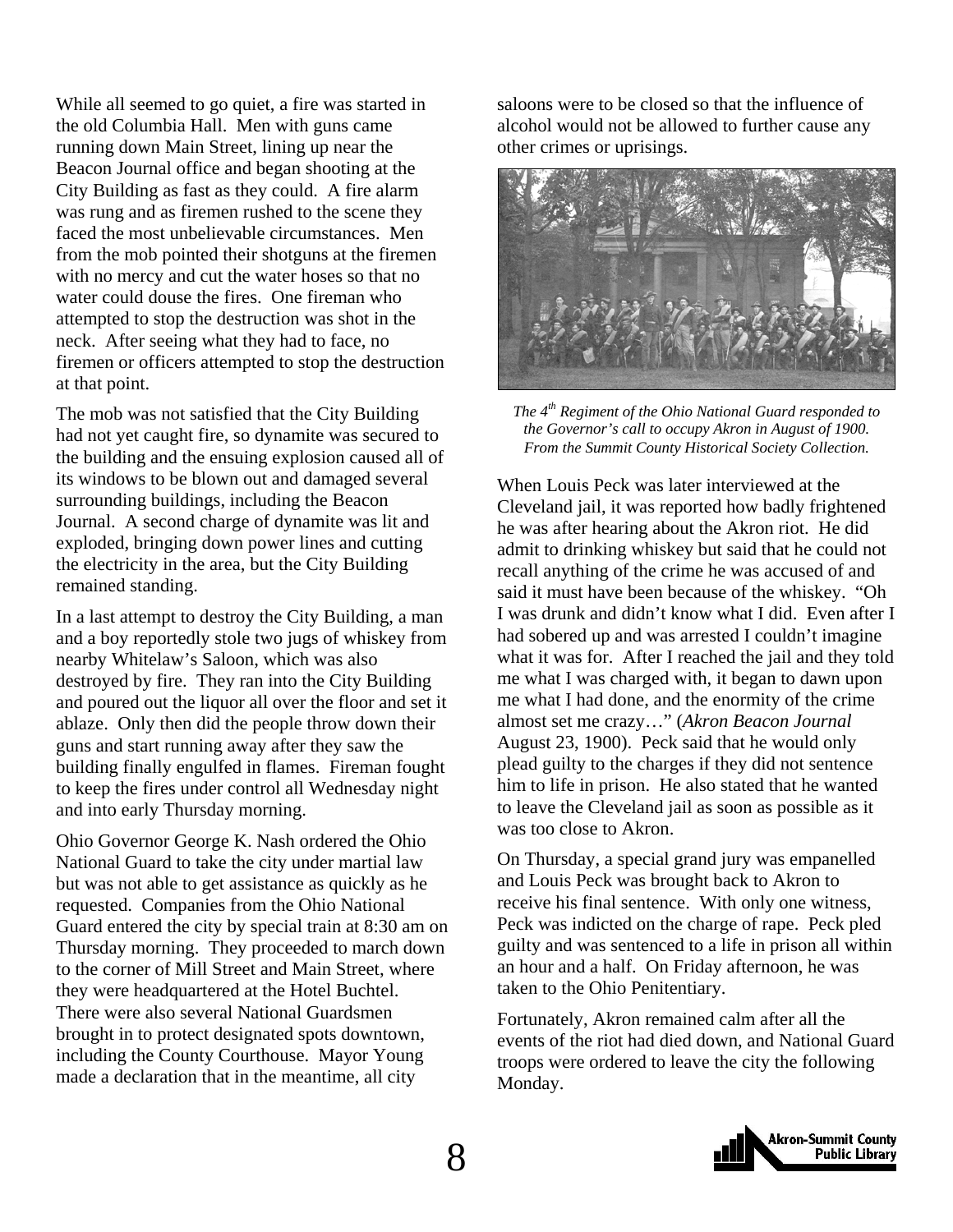<span id="page-8-0"></span>The total losses by fire from the damaged buildings in the riot came to \$107,594.50. This included City Hall and its contents, Columbia Hall, and the J.P. Whitelaw building. All of the plats, records, and maps of the city's engineering department had been destroyed. No fire insurance was collected because of riot clauses in the policies.



*A crowd looks at the ruins of the Akron City Building on the corner of Main and Bowery Streets following the riot. From the Summit County Historical Society Collection.* 

The Mayor was determined to bring justice to all of the rioters involved. By September 4, many of the accused rioters had been arrested, and a special grand jury of 15 people was formed. A total of 32 people were convicted of crimes associated with the riot. Of those, six were sent to the Ohio State Penitentiary.

Louis Peck was eventually pardoned on May 6, 1913 by the Ohio State Board of Administration, former warden of the Ohio Penitentiary E. T. Jones, and Governor James M. Cox. The members of the State Board of Administration were of the opinion that there were grave doubts as to Peck's guilt, and he was given no opportunity to establish his innocence. Peck's lawyers also believed that he had been railroaded into pleading guilty.

Akron has been fortunate to never have anything as devastating happen at the hands of its own people since the riot. Looking back at such turbulent events, let us not forget what mob mentality can do to what may seem like a civilized city.

### **Summit Memory Updates**

#### *by Joanne O'Dell, Librarian*

The Summit Memory Project continues to grow. Now in our fourth year, we have more than 13,000 items contributed by 14 partner institutions. Since the last update in *Past Pursuits*, we have added four more collections and two new partners.

The [Houses of Hudson Collection](http://www.summitmemory.org/cdm4/browse.php) contributed by new partner the Hudson Library & Historical Society, contains images of 585 historic houses in Hudson, Ohio. The images were created in 1950 by William Moos, a founding member of the Hudson Heritage Association.

The Science and Technology Division of the Akron-Summit County Public Library has joined the project by adding U.S. Patents awarded to Summit County residents. In 1790, the U.S. began issuing patents to encourage innovation by making it profitable for an inventor. Thousands of Summit County inventors [were granted patents and the Inventors of Summit](http://www.summitmemory.org/cdm4/browse.php) County Collection contains more than 100 of the earliest patents issued to these inventors.

In 1872, the Ohio Legislature authorized P. H. Dudley, an Ohio Public Works Special Commissioner, to inspect the Ohio Canal. Mr. Dudley interviewed many millers, boatman, and lock keepers about the Ohio Canal system. The Special Collections Division scanned the [complete report](http://www.akronlibrary.org/internetresources/sc/OnlineBooks/onlinebks.html) and it is now available online. We also added [selected depositions](http://www.summitmemory.org/cdm4/browse.php) relating to the Summit County portion of the Ohio Canal to www.SummitMemory.org.

Because postcards continue to be one of the most popular types of images, we have added the selected postcards from the [Paul Gramlich Collection.](http://www.summitmemory.org/cdm4/browse.php) Mr. Gramlich was a teacher in the Cuyahoga Falls Schools and a librarian at Taylor Memorial Library. We are also continuing to add more postcards to the [Ruth Wright Clinefelter Postcard Collection.](http://www.summitmemory.org/cdm4/browse.php) That collection now numbers more than 1,000 postcards.

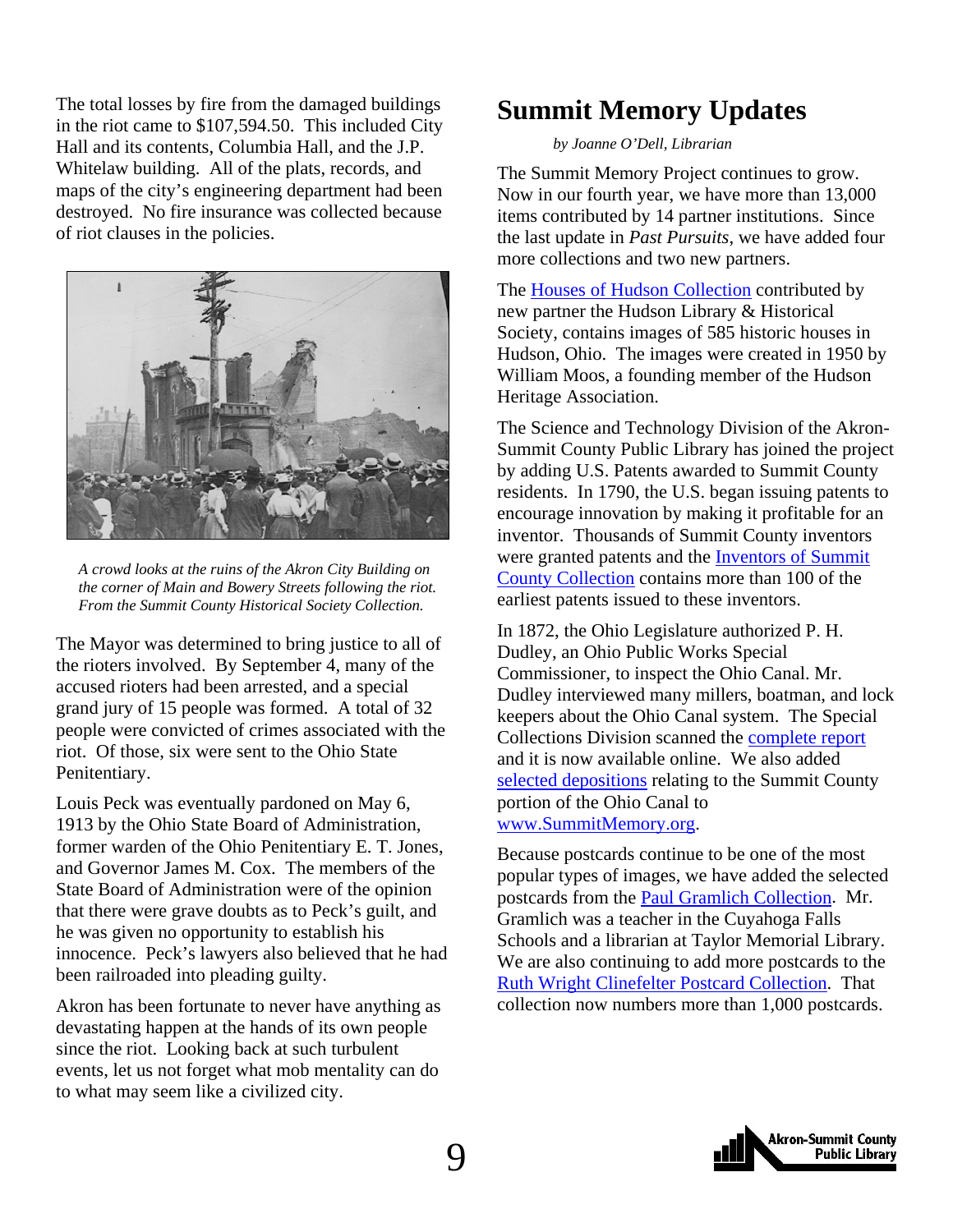### <span id="page-9-0"></span>**Workshops by Special Collections**

#### **Getting Started in Family History**

*Saturday, June 12, 10 – 11:30 am OR Tuesday, July 13, 6:30 – 8 pm OR Saturday, August 7, 10 – 11:30 am*  Join the Special Collections Division for an introduction to genealogy for new family historians. Each session will include an overview of genealogical sources available at the Library, suggestions for getting started, and tips for organizing your research. This workshop meets in the Special Collections Division - Third Floor, Main Library. For more information and to sign up, contact the Special Collections Division, 330.643.9030 or speccollections@akronlibrary.org.

#### **Finding Your Family in the Census**

*Saturday, June 26, 10 am - noon* 

United States Census records are rich sources of genealogical information. Join us as we learn more about using these valuable records in your family research. As we will be using electronic resources, basic computer skills are recommended. This workshop meets in Computer Lab 2 – First Floor, Main Library. For more information and to sign up, contact the Special Collections Division, 330.643.9030 or speccollections@akronlibrary.org.

#### **Branching Out: Second Steps in Genealogy Research**

#### *Saturday, August 28, 10 am – noon*

A detailed continuation of *Getting Started in Family History,* this class is geared toward those who have already done some research. Participants will learn what to expect when working with vital records and obituaries and basic search strategies for finding them in both online and traditional sources. This workshop meets in Meeting Room 1 – Main Library. For more information and to sign up, contact the Special Collections Division, 330.643.9030 or speccollections@akronlibrary.org.

#### **Introduction to Internet Genealogy**

*Saturday, July 24, 10 am - noon* 

Overwhelmed by the abundance of genealogy information on the Internet? Learn about genealogy databases that are available through the Library, as well as how to find and evaluate many popular free Internet genealogy Web sites. As the emphasis will be on using electronic resources, basic computer skills are recommended. This workshop meets in Computer Lab 2 – First Floor, Main Library. For more information and to sign up, contact the Special Collections Division, 330.643.9030 or speccollections@akronlibrary.org.

### **Workshop by Summit County OGS**

#### **Using Tax Records to Trace Ancestors**

*Saturday, July 17, 1 pm* 

Join us at the new OGS Library in Mansfield, Ohio for this meeting. We will meet at 10 am in the lower level of the High & Market Streets parking deck (next to the Akron-Summit County Public Library) and carpool to Mansfield. Using Tax Records to Trace Ancestors will be presented by Tom Neel of the Ohio Genealogical Society. After the meeting we will have a tour of the library and then we will be able to do research.

### **Summer Workshop from OGS**

#### *Sunday, July 25 – Friday, July 30*

This 5-day workshop will be held at The Ohio Genealogical Society headquarters, two miles north of Bellville of SR 97 in our new library. Nationally known speakers, Elissa Scalise Powell, CG, Shirley Hodges, Deborah Abbott, Peggy Lauritzen and others will present topics of interest which include: *Beating the Bushes: Using the GPS to find Jacob Bush's Father, the Dreaded Research Report, the Research Cycle: Don't Pedal Backwards, Church Records: The Ties that Bind, Research Facilities in the Great Lakes Area, Using Land Records in Genealogical Research,* and *Little Known Facts About the Census.* For more information please contact OGS at 419.756.7294 or 419.886.7903.

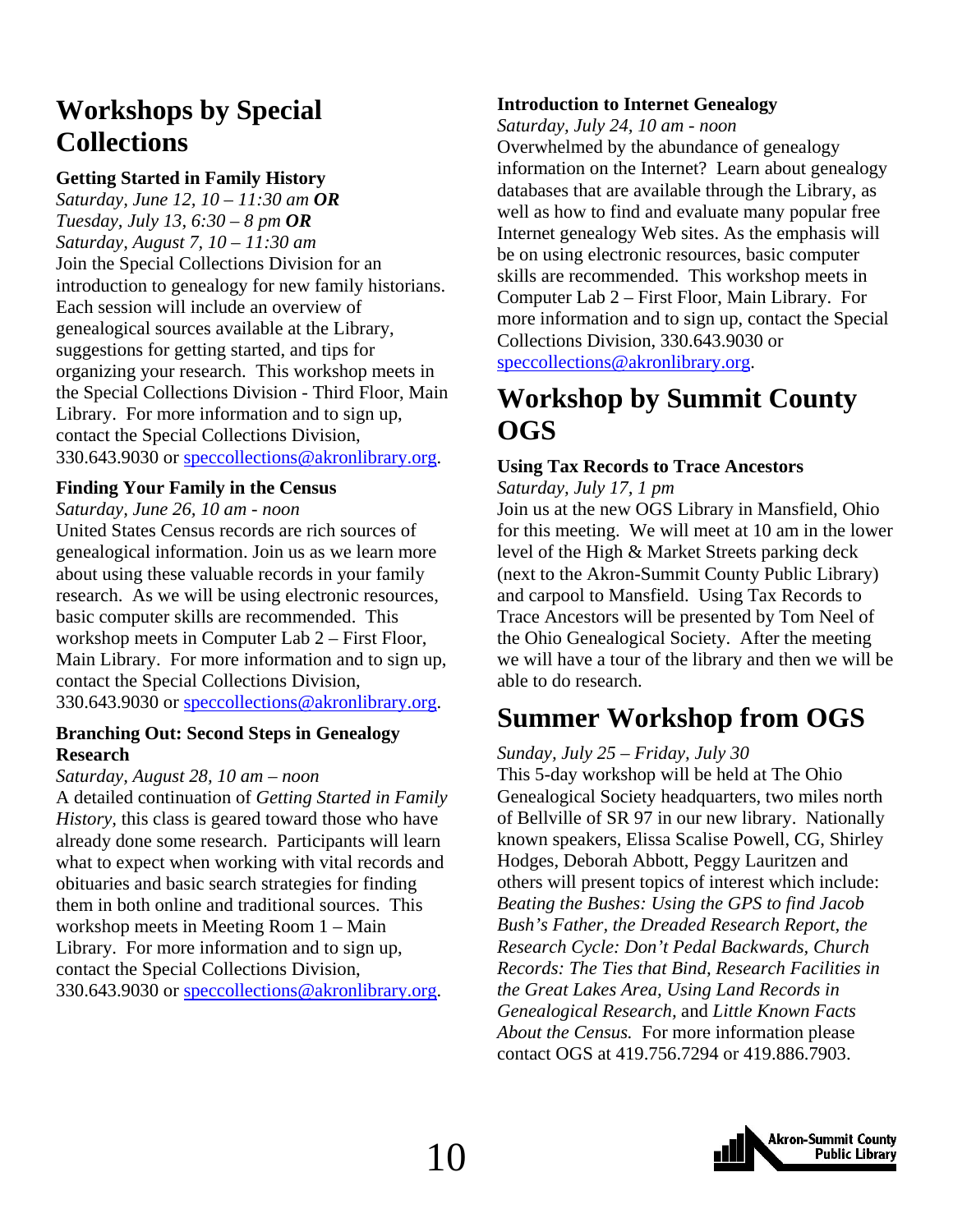### <span id="page-10-0"></span>**Akron History Exhibit Update**

#### *by Cheri Goldner, Librarian*

It's summer in the city, which means that you have plenty of opportunities to hear live bands at little or no cost at downtown's Lock 3 park. (For details, see www.lock3live.com.) Those concerts are the perfect time to stop in and see what's new at the Akron History Exhibit and American Toy Marble Museum. A collaborative project between the City of Akron and several local historical organizations, including the Summit County Historical Society and the Library's Special Collections Division, the museum is located under the O'Neil's (State Street) Parking Deck, just steps from the Lock 3 concert stage.

The museum features two large galleries with displays on Akron's history. The front gallery includes several displays on Akron industry, featuring locally produced clay toys and marbles, tires and rubber toys, fishing lures and equipment made by Fred Arbogast Co. and Enterprise Manufacturing Co. a.k.a. Pflueger, bottles, pottery, and one-of-a kind wooden games made by Robert Merchant. Other displays in the front gallery include one by Stan Hywet Hall & Gardens, cars and other race items on loan from the All-American Soap Box Derby (including the infamous "magnet car" that won and was later disqualified from the 1973 national race), "Akron's Own CSI" by the Akron Police Museum, excerpts from StoryCorps interviews recorded in Akron last summer, and a display on northeast Ohio broadcasters by the TV Dinner Club Museum.

The back gallery of the museum focuses on transportation, presenting artifacts related to the Ohio & Erie canal, rail travel, over-the-road trucking, and, courtesy of the Lighter-Than-Air Society, lighter-than-air flight.

The museum features three new exhibits this summer. "Akron, Crossroads of the Deaf" by Special Collections tells the story of the migration of deaf workers to Akron during World Wars I and II and the thriving deaf community that developed as a result. The University of Akron's Hower

House has a fascinating display on Victorian parlor games, including a spirit board (Ouija board), crystal ball, phrenology skull and much more. The Summit County Historical Society has added a display on Akron beer and breweries. In addition, keep an eye out for new displays by the Lighter-Than-Air Society throughout the summer.

### **Planning for the Civil War's 150th Anniversary**

#### *by Judy James, Division Manager*

Although Ohio was the site of only two Civil War battles, it played a significant role in the War Between the States. Starting in 2011, Ohio will launch a four-year commemoration of our state's part in this critical time in our country's history. Under the direction of the Ohio Historical Society (OHS), organizations across the state will participate in numerous activities and initiatives to tell the stories of their communities, their involvement in the war, and how they were impacted.

In 2009, OHS launched *Ohio Civil War 150* (www.OhioCivilWar150.org) an interactive Web site designed to provide information, ideas, resources, and networking for organizations and communities that are planning their own commemorative events. This well-designed and informative site includes a wealth of information including digital exhibits, discussion forums, timelines, a statewide calendar of Civil War events, and valuable resources for teachers. Because OHS intends for this to be an interactive initiative, historical societies, libraries, and historical organizations are encouraged to submit items for inclusion on the site. OHS will also offer assistance and guidance to communities that are planning events.

Conversations are underway in Summit County to determine how our community will participate. Look for updates in future issues of *Past Pursuits*. In the meantime, visit www.OhioCivilWar150.org to learn more.

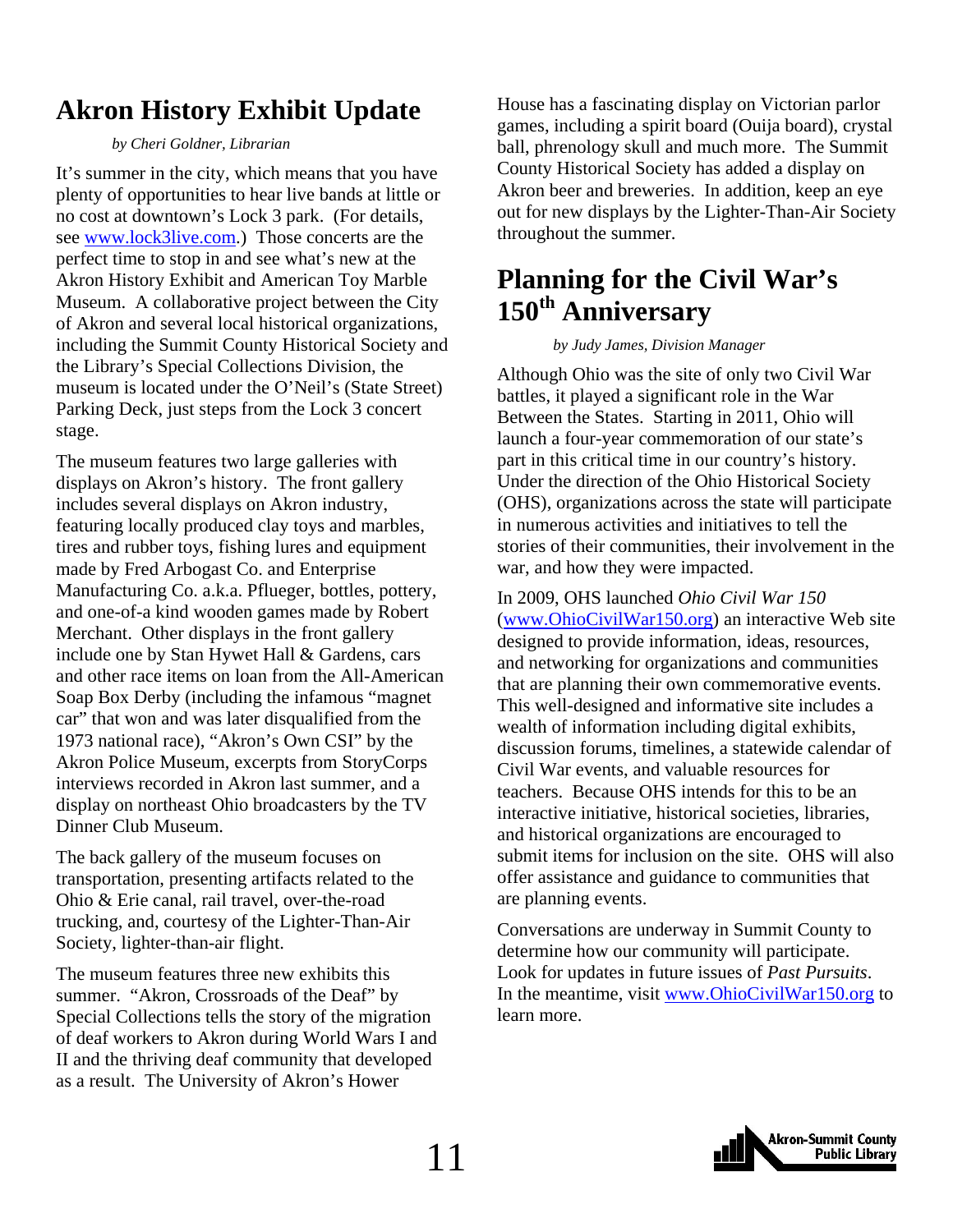### <span id="page-11-0"></span>**We would like to thank the following for their generous donations:**

Robert Bensinger for book and CD about the Bensinger Family.

Cascade Locks Park Association for *Early Days in Peninsula, Ohio: A Collection of Fifty Three Articles* by Fred W. Bishop, *From School to War: Transcribed from the Original Letters of George Lawson Waterman and a Few Others from 1858- 1863,* and *Only in Peninsula: A Collection of Fond Memories of an Ohio Village.* 

Mindy Christman for family history collection of the Christman, Dignan, Seeds, & Schumm families.

Cuyahoga Falls Historical Society and Jon Upham for 1903 Map and Atlas of Cuyahoga County.

Cuyahoga Portage Chapter, Daughters of the American Revolution for *Early Families of Southern Maryland, volumes 1-5.* 

Daughters of the American Colonists for *Early Families of Hull, Massachusetts* by Ethel Farrington Smith in memory of Mrs. Shirley Croft and Mrs. Harriet Pfeifle.

Dreama Powell for *History of Monroe County, 1913.* 

Jack Gieck for *Tom Bank's Recollections from September 1945 to September 1952* by Thomas A. Bank.

Clara H. Harsh for *Giles Hickox : a Revolutionary Soldier, His Ancestors and Descendants* by Clara H. Harsh.

Summit County Chapter, Ohio Genealogical Society for *Obituaries from the Clarion Democrat, 1928 through 1930* in memory of Mary M. Towler.

Warren Skidmore for various music CDs, DVDs, genealogy books, and maps.

#### **Correction to the Spring 2010 issue:**

The Scottish American Society donated the historical records of the Robert Burns Society, not the records of the Scottish American Society.

### **New to the Collection**

### **Alabama**

Births & deaths in Autauga County, 1908-1916 Cemeteries of Chilton: a census of interments Montgomery County 1855 state census

### **Connecticut**

The first traders on Wall Street: the Wiechquaeskeck Indians…

### **Kentucky**

Allen County cemeteries and graveyards revisited (with genealogical notes) Bullitt County marriage records, 1797-1845 Crittenden County births, deaths, etc. Death certificates of Allen County, 1911-1945 The early history of Montgomery County Greenup County marriages: the first hundred years, 1803-1903 Jefferson County births, 1852-1859

### **Maine**

Burial records, 1717-1962 of the Eastern Cemetery, Portland

### **Maryland**

Early families of southern Maryland Frederick County church and cemetery records

### **Massachusetts**

A century of service: a brief history of the North Congregational Church, Amherst, 1826-1926 The early records of the town of Rowley, 1639-72

### **Michigan**

1859 maps of Genesee County

1890 assessment roll for Sandstone Township, Jackson County

1890 Blackman Twp. assessment roll

Albert Falk & Sons Funeral Home records (1919- 1975), Port Huron

Argentine Township Cemetery, Genesee Co.

Avondale Cemetery, Genesee Co. burial records, 1870-1998

Bristol Road Cemetery, Flint Township, Genesee Co. burial records, 1839-2001

Civil War gravesites: a compilation of Genesee, Lapeer and Shiawassee counties

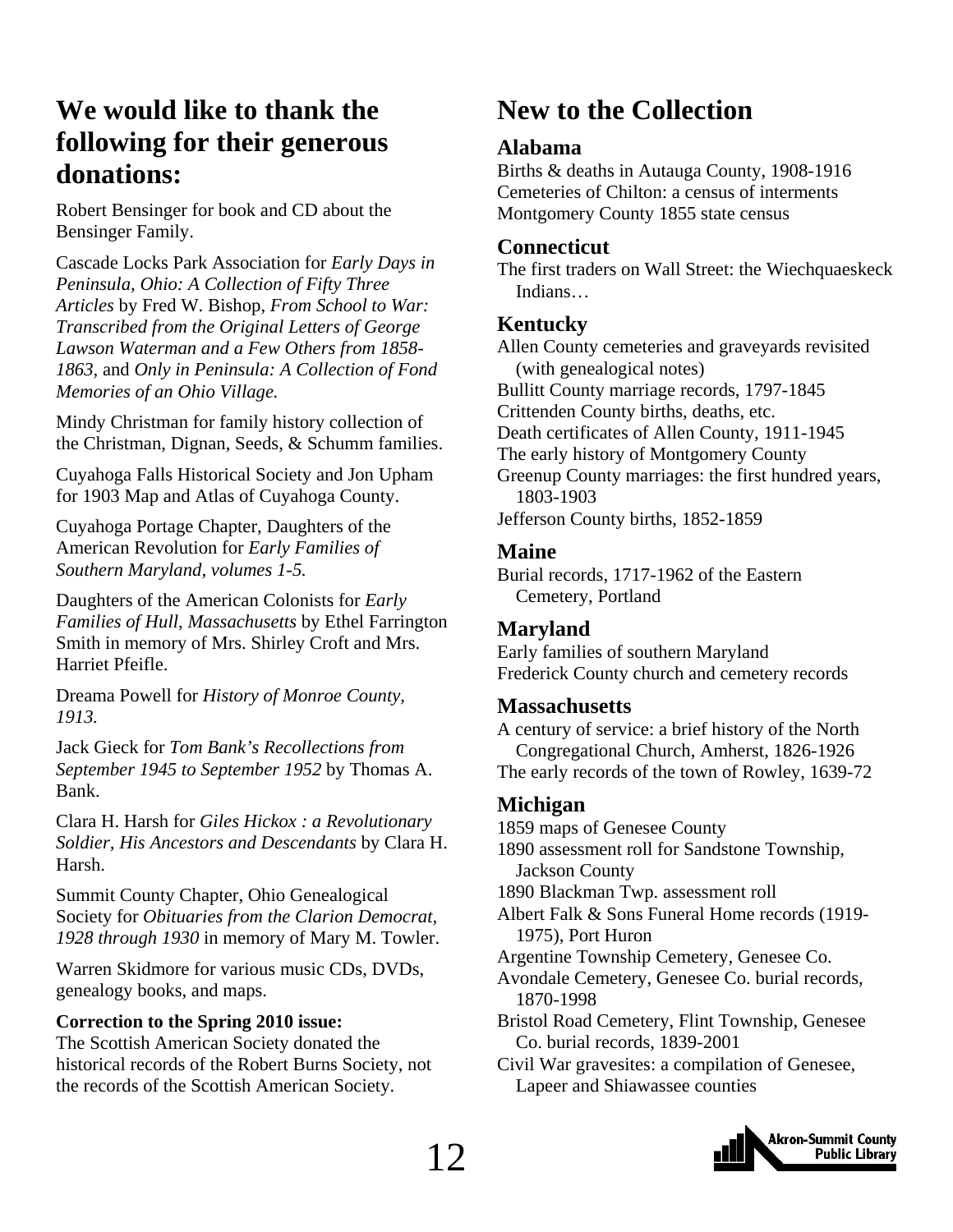### **Michigan (cont.)**

Cronk Cemetery, Flint Township, Genesee Co. burial records, 1811-1998 Davison Cemetery, Genesee County Dodds-Dumanois Funeral Home records, 1904-59, Genesee County Evergreen Cemetery, Grand Blanc Twp, Genesee County Flushing Cemetery, Genesee County Genealogical holdings of the St. Clair County Public Library Genesee County birth records, 1895-1907 Genesee County cemetery locations Genesee County, Mundy Twp. cemeteries Glenwood Cemetery, Genesee County burial records, 1857-2000 Gracelawn Cemetery burial records, 1913-1997 Genesee County Grand Blanc Twp. Consolidate School scrapbook: 1921-1942, Genesee County Index to combination atlas map of Jackson County Index to naturalization records from June 1854 for St. Clair County Index to the 1845 state census of St. Clair County Jackson County, Rives Township justices docket: from 1874 to 1896 Maple (Gibson) Cemetery, Grand Blanc Twp., Genesee Co. burial records, 1835-1997 Old Flint City Cemetery, Genesee Co. Perry-McFarlan Cemetery, Grand Blanc Twp., Genesee Co. burial records, 1834-2000 Port Huron Township, St. Clair County cemeteries: Harrington Cemetery and Woodland Cemetery St. Clair County birth records, indexed 1867-1874 St. Clair County marriage records. January 1843- June 8, 1898 St. Mary cemeteries, St. Clair, St. Clair County St. Nicholas Orthodox Cemetery, Genesee Co. burials, 1918-1998 St. Robert Parish Cemetery, Flushing Shiawassee County: Bryon Cemetery Smith Hill Cemetery, Genesee County Tompkins Center book of births, marriages & deaths, Jackson County Weddings and obituaries scrapbook, 1894-1942, Genesee Co

### **New Jersey**

New Jersey during the Revolution: as related in news items of the day

### **New York**

Chateaugay, N.Y. and the War of 1812 A Franklin County family album North Country settlers: Malone in the 19th century Index to the 24 volumes trustees annual reports of the school districts of Chautauqua County The sesquicentennial history of Fallsburg Township, 1826-1976, Sullivan County Town of Wilmington, Essex County transcribed serial records: 1850 U.S. census schedules… **Ohio**  The Amish & Mennonites of northern Stark County: a people of strength and integrity centered in Lake Township Cincinnati Bengals history Cincinnati boxing Cincinnati Children's Hospital Medical Center Cincinnati fire history Cincinnati on field and court: the sports legacy of the Queen City Cincinnati police history Cincinnati Reds, 1900-1950 The Cincinnati sound Cincinnati television Cincinnati's historic Findlay Market Cincinnati's Northside neighborhood Cleveland and its street cars Cleveland's rock and roll roots Cleveland's Slavic Village The continuing history of Bath Church, Summit Co. Dover History of one room schools, Huntington Township, Ross County: 1922-1942 Index to church records at Emmanuel E&R Church, 1847-1920, Medina County Index to Shelbyana: issue no. 1-issue no. 100, October 1979-July 2004 Industrial voyage: a case study of Appalachian migration to Akron, Ohio: 1900-1940 Logan County court records, 1836-1935 Marion County Medina

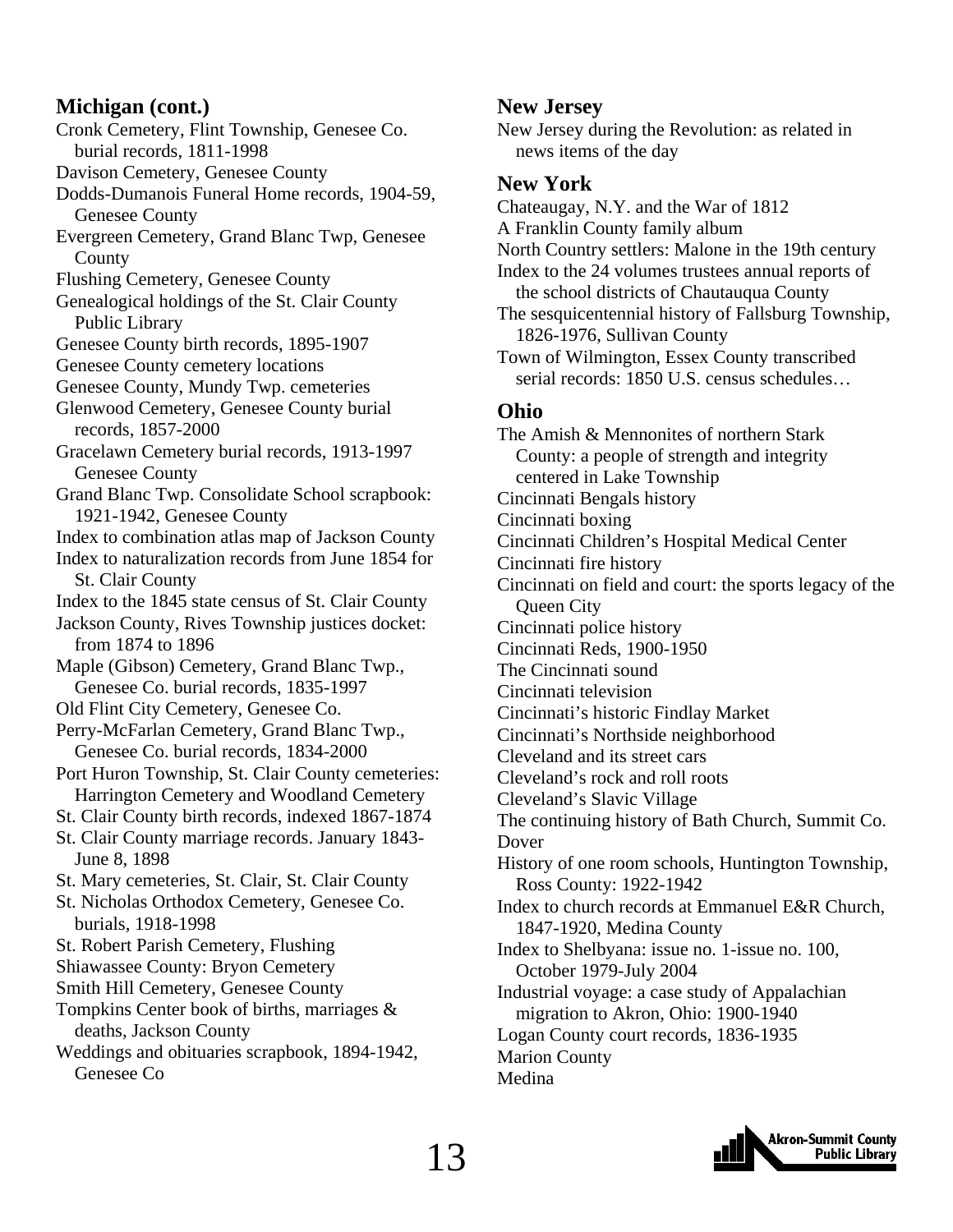### **Ohio (cont.)**

Milford Miller Bros. & Miller & O'Bryan Funeral Home records, Mount Vernon, 1918-1919 Monroe Mt. Healthy North Baltimore and its neighbors North Olmsted North Ridgeville The Ohio & Erie Canal, 1832-1913 Ohio River images: Cincinnati to Louisville in the packet boat era Olmsted Falls "Our Mr. Brown": Akron's best kept secret Price Hill The Rayen School, 1866-2007: a retrospective Rockefeller's Cleveland Ross County 1803 census Sebring Rubber mirrors: reflections of the rubber division's first 100 years The Shakers of Union Village Struthers Sylvania Toledo's Polonia The Underground Railroad in Meigs County Upper Arlington Veterans buried in Medina County Westlake Williams County World War II Logan County, Ohio newspaper clippings: from the scrapbook of Diane Wright Youngstown State University: from YoCo to YSU

### **Pennsylvania**

1771 Lancaster County – Archives Funeral record index of Felton Funeral Home, New Alexandria, Westmoreland County, 1918-1985 Brush Creek Reformed Church, Hempfield Township, Westmoreland County: 1820-1921 Brush Valley Lutheran Church, Brush Valley Township, Indiana County: parish records, 1822- 1893 Deaths in the bituminous coal districts, 1888-1897 The German Church records of Western

Pennsylvania, 1792-1820

### **Pennsylvania (cont.)**

Harrold Zion Lutheran Cemetery and church funeral records, Hempfield Townshop, 1885-1996 Hebron Lutheran Church, Blairsville, Indiana County: parish records, 1880-1922 Hempfield Zion Cemetery, Hempfield Township, Westmoreland Index to the registration of deaths, Allegheny City, 1893-1905 Jefferson County will book index, 1852-1906 Journal of Gabriel Adam Reichert, Lutheran pastor in Indiana, Armstrong and adjacent counties, 1822-1937 Marriage and death notices transcribed from the pages of the Lebanon Valley Standard Marriage records of Squires Isaac and Joseph F. Mayes, Washington County Marriages and deaths from The York Recorder, 1821-1830 Marriages in Allegheny City, 1877-1882 Mifflin County Amish and Mennonite story, 1791- 1991 Old Harrold Cemetery, Lutheran and Reformed, Westmoreland County, Hempfield Township, 1772-1889 Pittsburgh 19th century voter lists Proof of settlement certificates of northwestern Pennsylvania St. John's Reformed Cemetery, Harrolds, Hempfield Township, Westmoreland, 1890-1999 Tax lists of Westmoreland County: Mount Pleasant Township, 1811-1815 Youngwood Cemetery, 1905-1978, Westmoreland County **Virginia** 

The diligence and disappearance of Manakintowne's Huguenots

Index for 1802 minutes of the special conference of the Lutheran Ministries of Virginia

The Sprag(g)ins family of Virginia

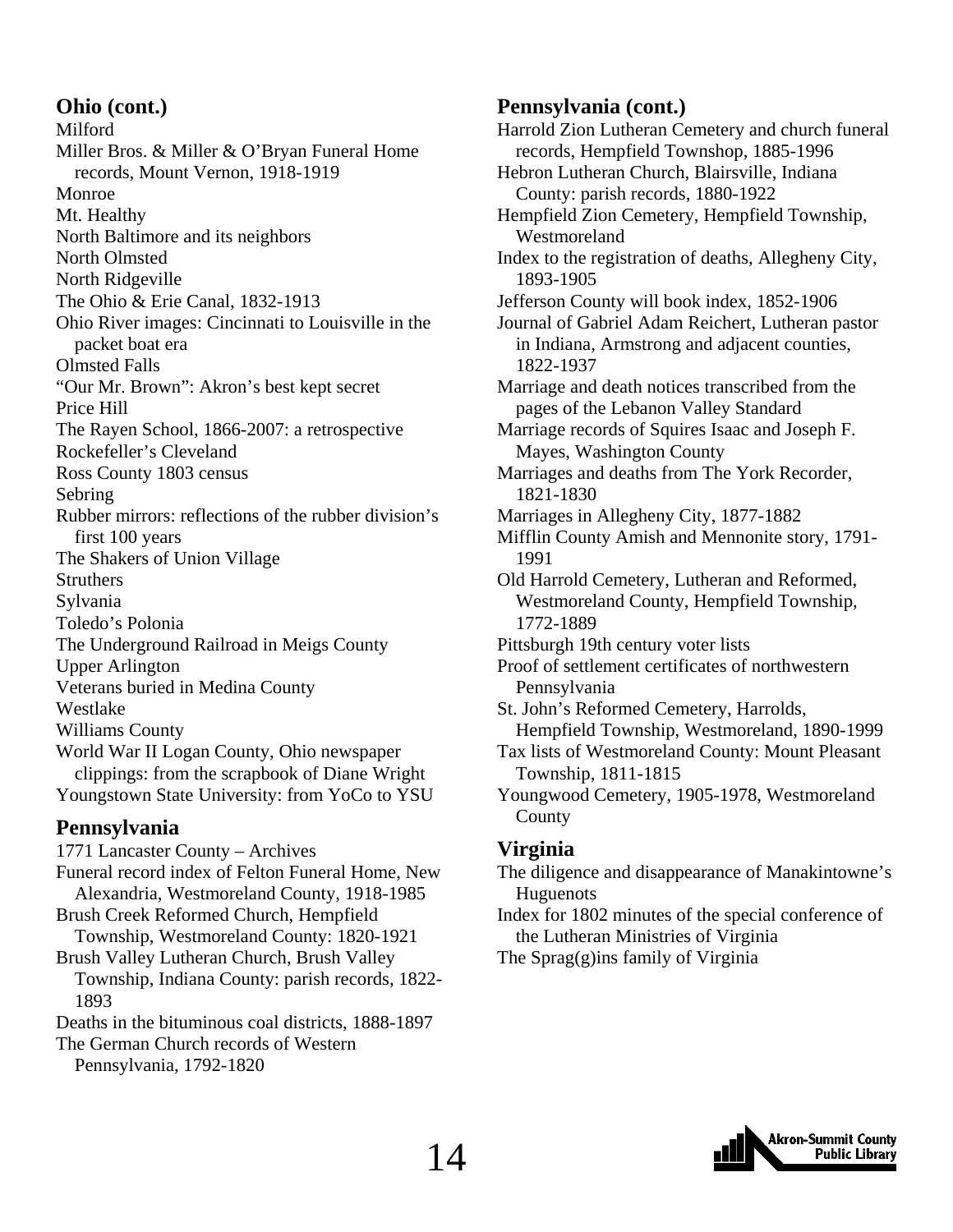### **West Virginia**

A history of one: walking the path of a World War II airman

Borrowed identity: United States 128th Colored Troops: multiple-name usage by Black Civil War veterans who served with Union regiments organized in South Carolina

Grand Army of the Republic, Dept. of Pennsylvania: personal war sketches of the African American members of Col. Robert G. Shaw Post No. 206, Pittsburgh

### **Reference**

Ancestors of American presidents, 2009 ed. A history of the Amish

Taking the mystery out of land records: using land records in genealogical research

#### **Europe**

In search of your European roots: a complete guide to tracing your ancestors in every country in Europe. 3rd ed.

### **Switzerland**

Was isch dini Nahme?=What is your name?: a collection of Swiss family names

### **African Americans**

A guide to records of ante-bellum southern plantations from the revolution through the Civil War

Bounties to Black soldiers

Race, slavery and free Blacks: Series II, petitions to Southern county courts, 1775-1867

Records of U.S. colored troops. Part 1: letters related to recruitment of African Americans, 1863-1865

### **Family History**

Adam Burget family: children and descendants of Adam Burget and Maria (Mary) Puterbaugh

Addendum to the Abraham Teeter family: children and descendants of Jacob and Hannah (Teeter) Long family

Ancestors on the frontier: a genealogical narrative spanning three centuries

The Bradley-Chatham family book

The Clappers in America

### **Family History (cont.)**

The descendants of Jacob Reaser, 1786-1860 in August County, Virginia The Dilling-Puterbaugh family chronicle Goffredo & Orazia's immigration story Harmon Dick family: children and descendants of Harmon and Margaret (?) Dick … Jacob Kagarise and Barbara (Burger) family: probable ancestors and true descendants of Jacob and Barbara (Burger) Kagarise The memories of Agnes Maglione-McMullen The Merrill family: the ancestors and descendants of James A. Merrill The Metzger family history Our Dietz-Dennate ancestry Peter Baker, 1816-1892 and Mary (Snider ) Baker: children, grandchildren Replogle-Reprogle genealogy, 1600-1998

The Akron-Summit County Public Library Special Collections Division is located on the third floor of the Main Library.

### Contact Special Collections:

By telephone: 330.643.9030

By mail: Special Collections Akron-Summit County Public Library 60 S. High Street Akron, Ohio 44326

By e-mail: speccollections@akronlibrary.org